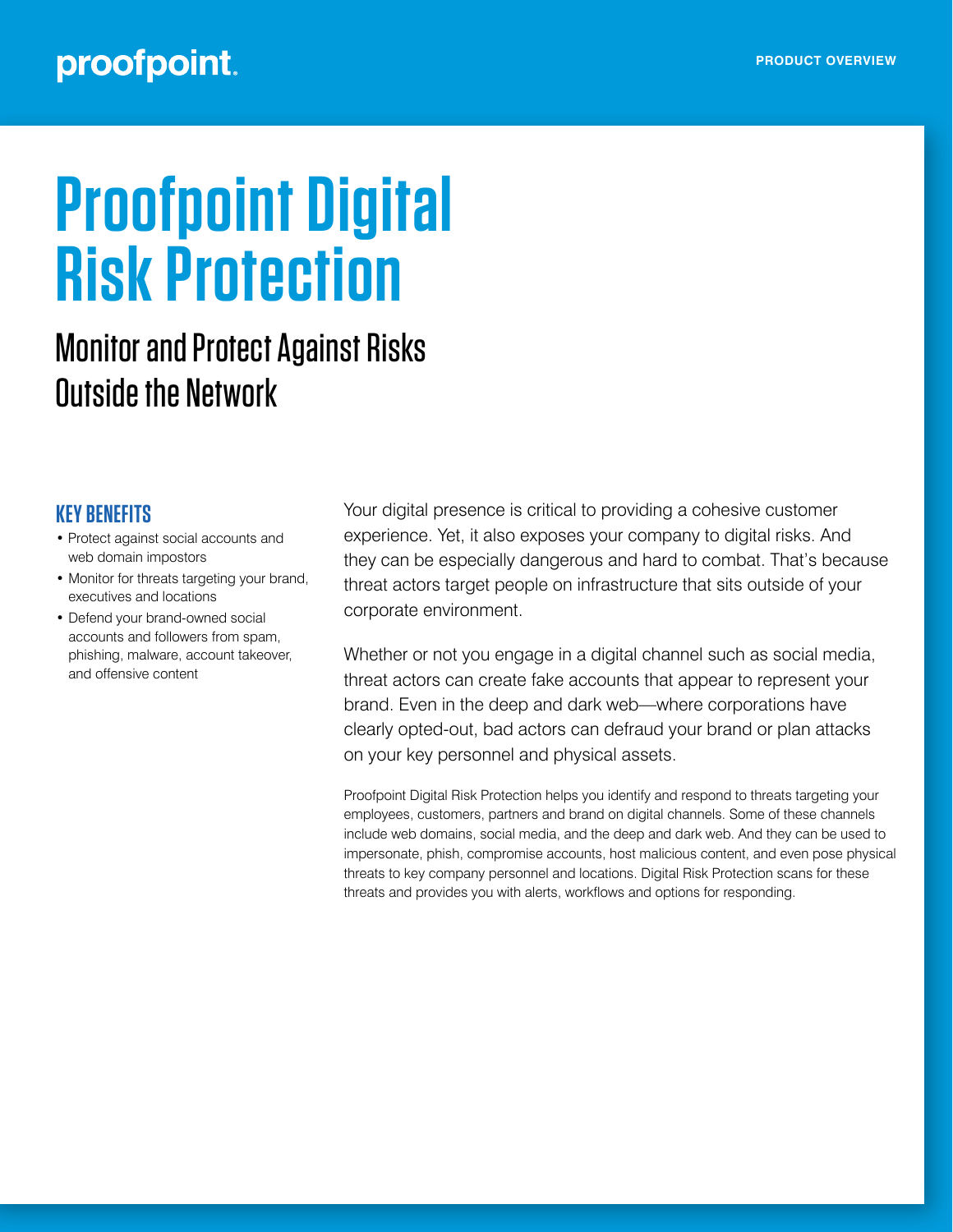# **Darknet Data Sources**

- Anonymous dark networks, such as Tor, I2P and Zeronet
- Chat applications and protocols, such as Telegram and IRC
- Anonymous file share and dump sites, such as Mega
- Forums, such as Raidforums, Bitshacking and Free Hacks
- Carding sites, such as Carderbase, CrdClub and Chknet
- Dox sites, such as Doxbin and Ghostbin
- Dark markets, such as Silk Road 3.0 and Dream Market
- Paste sites such as Pastebin, 0paste and Dpaste
- Alternate DNS
- FTP and Torrent file servers

# **Discover and Protect Against Social and Web Domains Impersonating Your Brand**

Attackers register many web domains and social media accounts to mimic legitimate businesses. They then defraud their employees, customers and partners. That's why monitoring and protecting your company's domain and social presence should be a key part of your security strategy.

#### Domain Discover

Using machine learning and artificial intelligence, we analyze a vast body of domain data around the clock. This helps us to uncover infringing domains that pose a risk to your employees, partners and customers.

With Digital Risk Protection, you can:

- Gain visibility of suspicious domains, dormant domains and your owned domains
- Detect domains that are part of active phishing campaigns or other attacks
- Identify the use of your logo or logos on infringing domains
- Receive immediate alerts when domains move to a weaponized state from parked to live

Proofpoint uses a highly scalable detection system. And it is designed to continually analyze more than 400 million domains every day. With our quality of intelligence and coverage, you get accurate details on the domains that represent a security, trademark or other risks to your company and customers.

We also give you a detailed view of your domain presence with a prioritized risk level, so you can take immediate action. We alert you when your logo appears on websites hosted on infringing domains. This allows you to quickly find scammers and threat actors attempting to mimic your brand.

According to Proofpoint research, nearly one-fourth of domains posing as corporate brands also have active Mail Exchange (MX) records. These domains are ready to launch email attacks on your unsuspecting customers and employees.

With our unrivaled data on domains' email activity, Proofpoint provides superior security against these potential phishing attacks. Proofpoint Targeted Attack Protection finds fraudulent domains that are used in email attacks. This helps you discover security-risk emails sent to your employees and customers and take action to stop them.

#### Virtual Takedown

Proofpoint Virtual Discover is an optional add-on to Domain Discover. It lets you submit malicious and criminal domains, including domains engaged in phishing, propagation of malicious content, or engaged in criminal activity. It also allows you to add blocklists used by a wide array of ISPs, devices, web services and security products. Apps, services and infrastructure that subscribe to these blocklists then render the domains inaccessible at the web, DNS, and/or SMTP levels. As a result, users cannot access web content and/or receive email from block listed domains.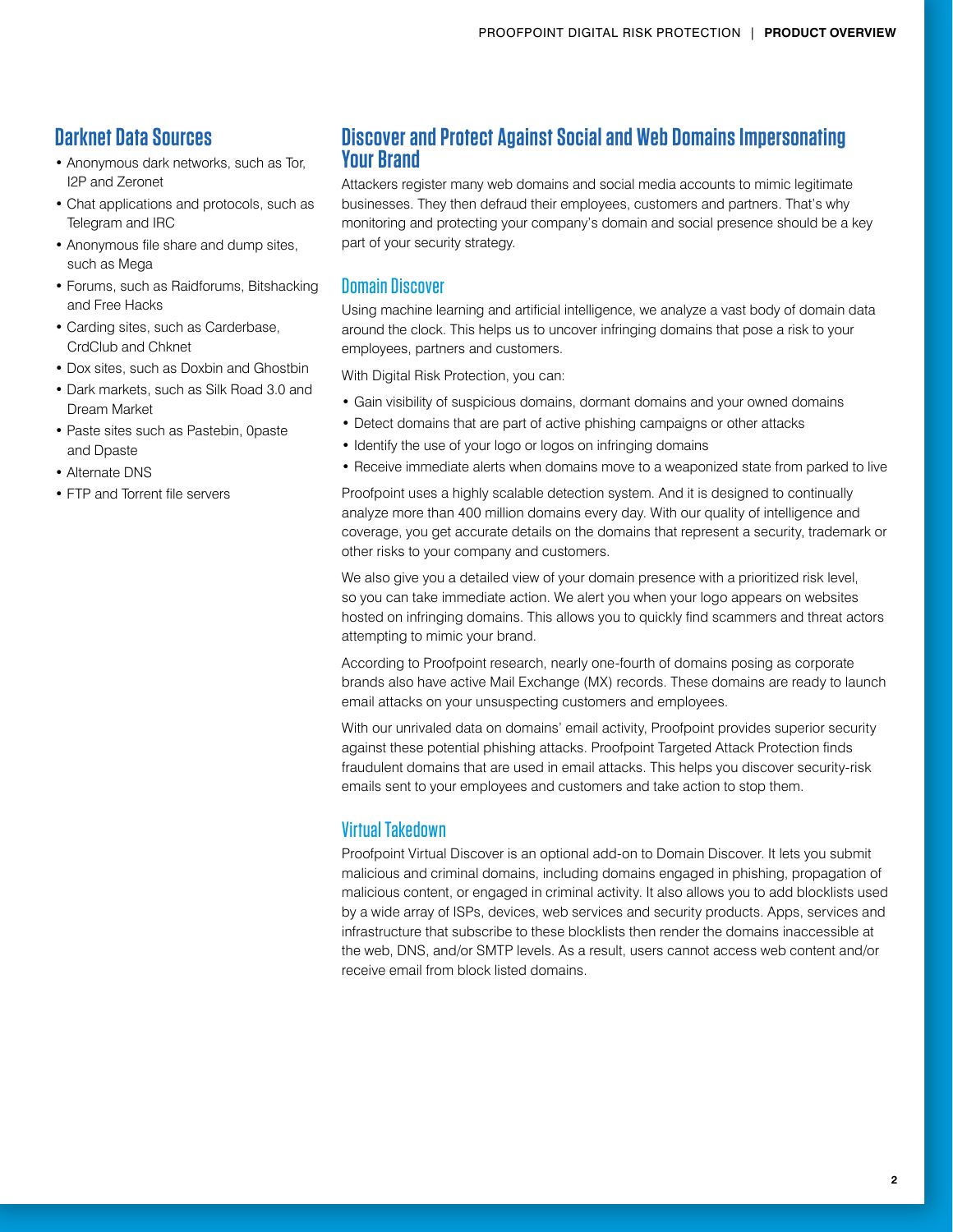#### Social Discover

Discovering and understanding your social footprint is key to preserving your brand's reputation. You may have many social accounts and your account sprawl could pose a security risk. It can also ruin your cohesive and consistent brand image. Social Discover helps you control the account sprawl. It scans social media outlets such as Twitter, Facebook, LinkedIn, Instagram and more to find impostor accounts affiliated with your brand or high-profile executives.

Upon such a discovery, you can act immediately to protect your brand as well as:

- Search accounts by image to detect brand fraud misuse
- Persistently scan for fraudulent brand protest accounts
- Receive alerts for risky accounts that require takedown or legal review
- Send automated alerts to other stakeholders such as legal or HR when risk accounts are detected

#### Social Patrol

#### Monitor for threats against your brand, executives and locations

Digital Risk Protection also helps you find potential threats to your brand, executives and locations within content on digital channels. It does so by scanning the far reaches of the digital world, spanning millions of web pages and social content items daily.

Also, our darknet data consists of a broad and constantly evolving database of over one billion current and historical content items. It includes dark network data as well as high-risk content from deep and surface web sources.

We focus on providing safe and scalable visibility into criminal content. They include hacker forums, dark markets, anonymous messaging, anonymous file sharing, known leak and breach, and other known threat actors. All of this helps you get in front of threats, whether they are planned, imminent or occurring in real-time.

#### Executive Threat Monitoring

Executive Threat Monitoring provides monitoring, protection and defense for your digital channels. It helps against threats on social media (Twitter), Breach Database and darknet. Some of these threats include physical violence, protest, doxing, credential compromise and confidential information compromise. It also protects you from reputation compromise by looking for content that includes hate and profanity. When a threat like doxing or account compromise is made against your key executives, Executive Threat Monitoring delivers instant notifications.

#### Location Threat Monitoring

Location Threat Monitoring provides monitoring on Twitter. It helps you protect and defend against threats such as protest language and physical violence. And it also monitors gun threat reports, public safety reports, general hazard reports and weapons images. It is based on geo-coordinates or explicit location name or address. When a threat is made against your locations, Location Threat Monitoring delivers instant notifications.

### **Protect your Social Accounts Against Hacks, Phishing and Malicious Content**

Digital Risk Protection includes Social Account Protection. It provides protection for your brand-owned social accounts from account takeovers, phishing attacks and other malicious content.

#### Social account protection

With Social Account Protection, you can:

Automate content remediation: Digital Risk Protection automatically remediates social media content at an unlimited scale. It scans posts and comments for high-risk content. And it finds malware, phishing, profanity, hate speech, pornography and more. Based on the content type, you get to decide whether to log, notify, hide or delete it. There's no other technology that can detect, classify and manage content more accurately.